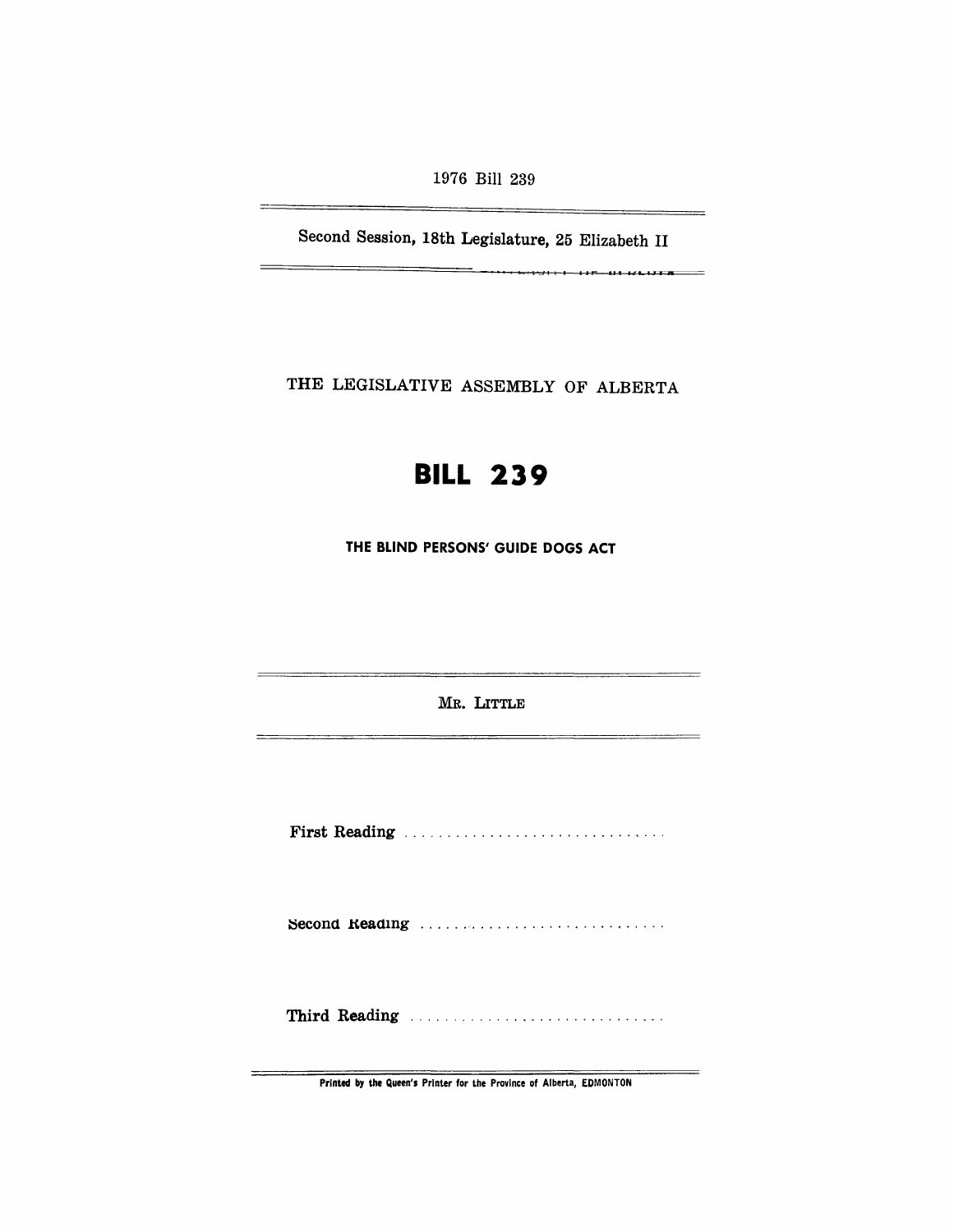Bill 239 *Mr. Little* 

## **BILL 239**

#### 1976

#### **THE BLIND PERSONS' GUIDE DOGS ACT**

### *(Assented to* , 1976)

 $H_{\text{L}}$ ER MAJESTY, by and with the advice and consent of the Legislative Assembly of Alberta, enacts as follows:

**1.** (1) In this Act,

- (a) "blind person" means a person who is a blind person within the meaning of the *Blind Persons' White Cane Act;*
- (b) "guide dog" means a dog trained as a guide for a blind person and having the qualifications prescribed by the regulations;
- (c) "Minister" means the Minister of Social Services and Community Health.

 $(2)$  This Act applies notwithstanding any other Act or any regulation, bylaw or rule made thereunder.

 $(3)$  This Act binds the Crown.

**2.** (1) No person, directly or indirectly, alone or with another, by himself or by the interposition of another, shall,

- (a) deny to any person the accommodation, services or facilities available in any place to which the public is customarily admitted, or
- (b) discriminate against any person with respect to the accomodation, services or facilities available in any place to which the public is customarily admitted, or the charges for the use thereof,

for the reason that he is a blind person accompanied by a guide dog.

(2) No person, directly or indirectly, alone or with another, by himself or by the interposition of another, shall,

- (a) deny to any person occupancy of any self-contained dwelling unit, or
- (b) discriminate against any person with respect to any term or condition of occupancy of any self-contained dwelling unit,